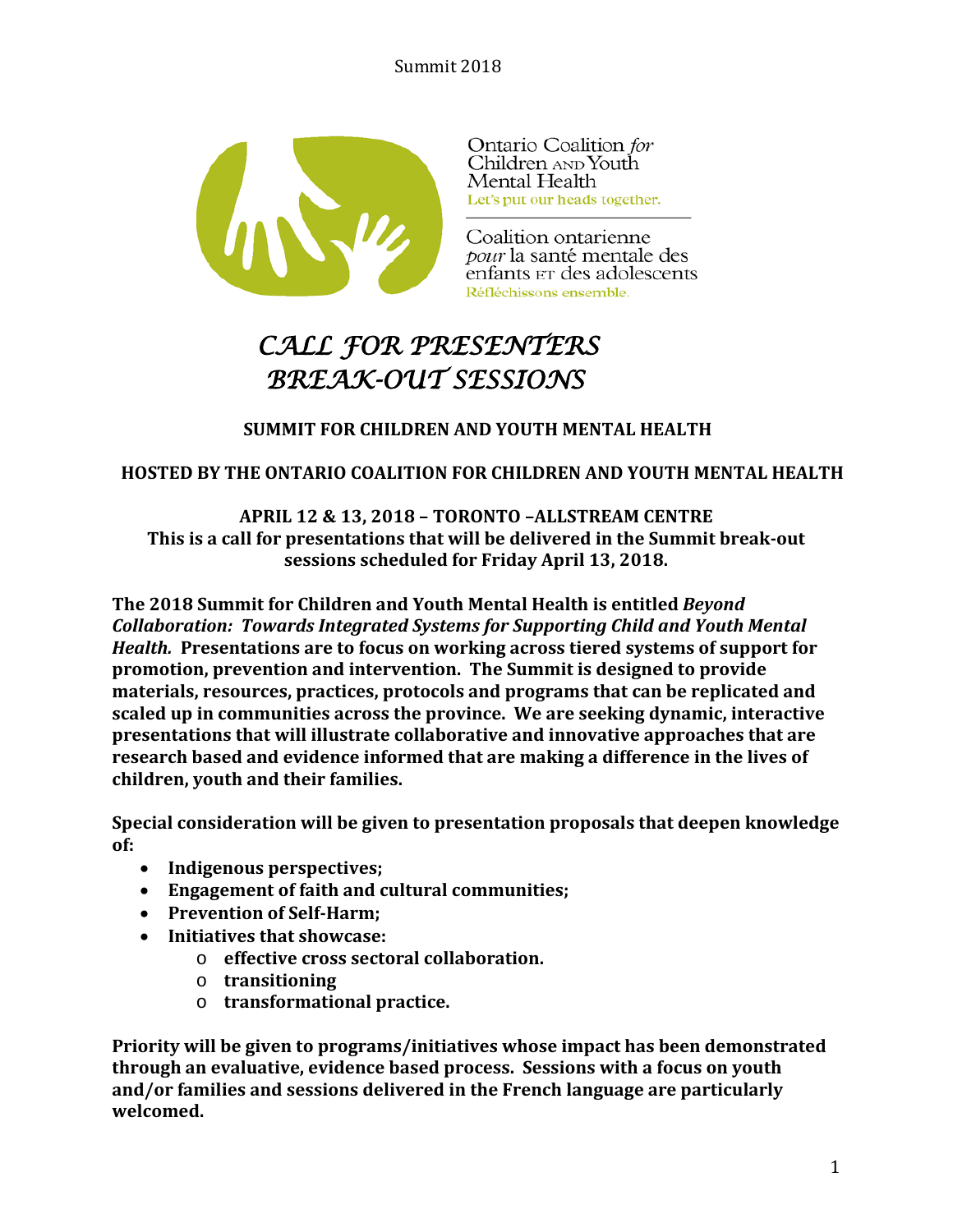#### **GENERAL INFORMATION**

- 1. Speaker submissions are due **on or before September 29, 2017**.
- 2. Successful candidates will be notified of acceptance by **October 27, 2017**
- 3. Break-out sessions are 1 hour (includes 10 minute  $Q & A$ )
- 4. The Summit is hosted by the Ontario Coalition for Children and Youth Mental Health, which is a non-profit, volunteer organization. As such presenters are asked to register for the Summit but will be offered the opportunity to attend a pre-Summit session on Thursday April 12, 2018 at no charge. This offer applies to a maximum of two presenters per session. Presenters are responsible for their own travel arrangements and expenses.
- 5. The following audio-visual equipment will be provided at no cost to the presenters: laptop computer, LCD projector, large screen, one lectern with microphone, connection to house sound and WiFi. Please indicate any other AV requirements on the attached form.
- 6. PowerPoint presentations must be submitted electronically **no later than February 9, 2018** as every participant will receive a USB key with all presentations pre-loaded. Time is needed to pre-load to USB key. Further information will be provided to the successful presenters.
- 7. Rooms will be set up with round tables unless otherwise requested by the presenter.
- 8. Submission can be made in either official language, and if accepted, must be delivered in the language of the submission.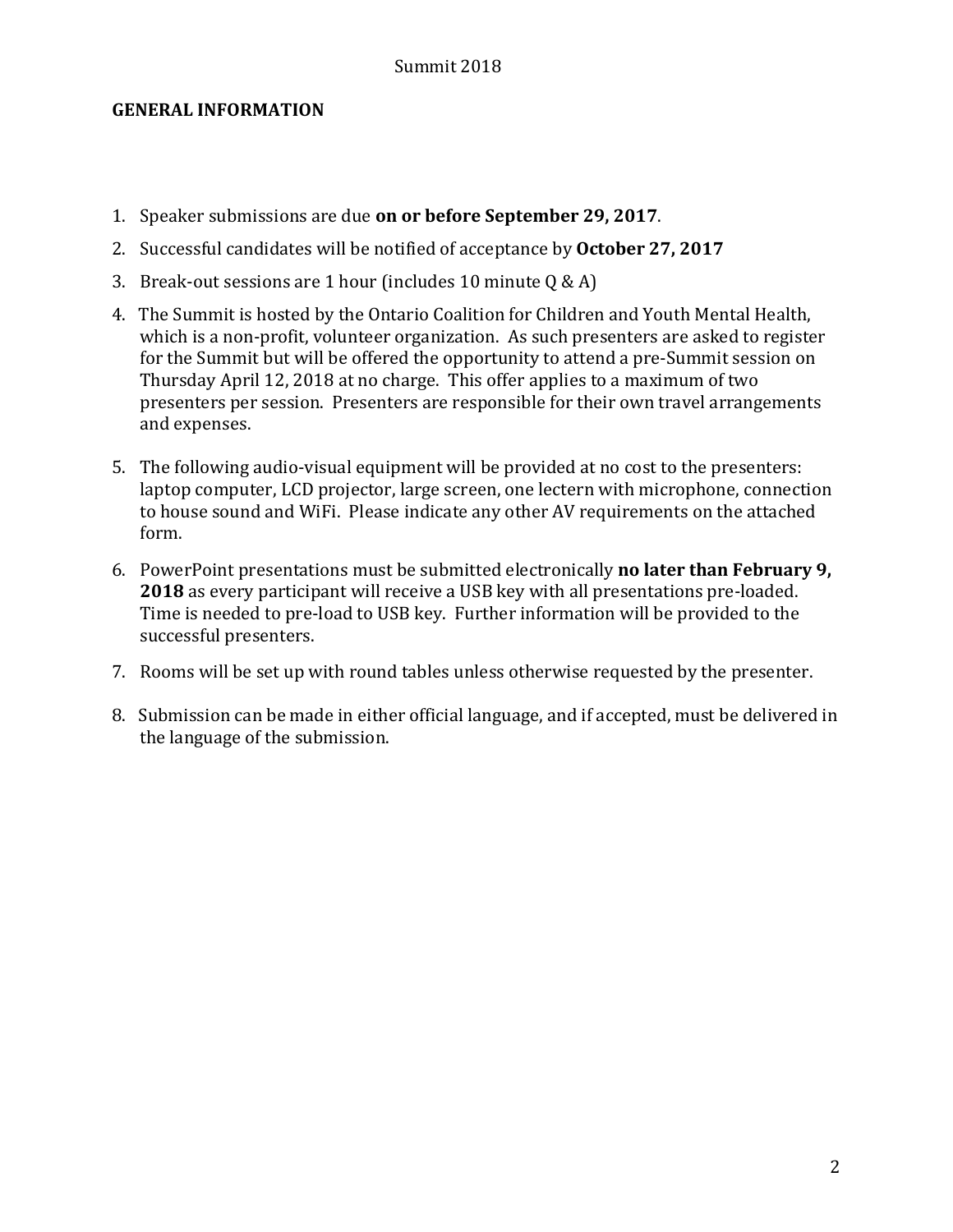

Ontario Coalition for Children AND Youth Mental Health Let's put our heads together.

Coalition ontarienne pour la santé mentale des enfants ET des adolescents Réfléchissons ensemble.

# SUMMIT BREAK-OUT SESSION PROPOSAL - April 13, 2018

SPEAKER NAME AND CURRENT POSITION TITLE TO APPEAR ON PROGRAM

**ORGANIZATION:** 

| <b>EMAIL ADDRESS</b> | <b>TELEPHONE</b> |
|----------------------|------------------|
|                      |                  |

**NAMES OF PANELISTS OR OTHER CO-PRESENTERS WITH EMAIL ADDRESSES:** 

**MAXIMUM 150 WORD DESCRIPTION:**